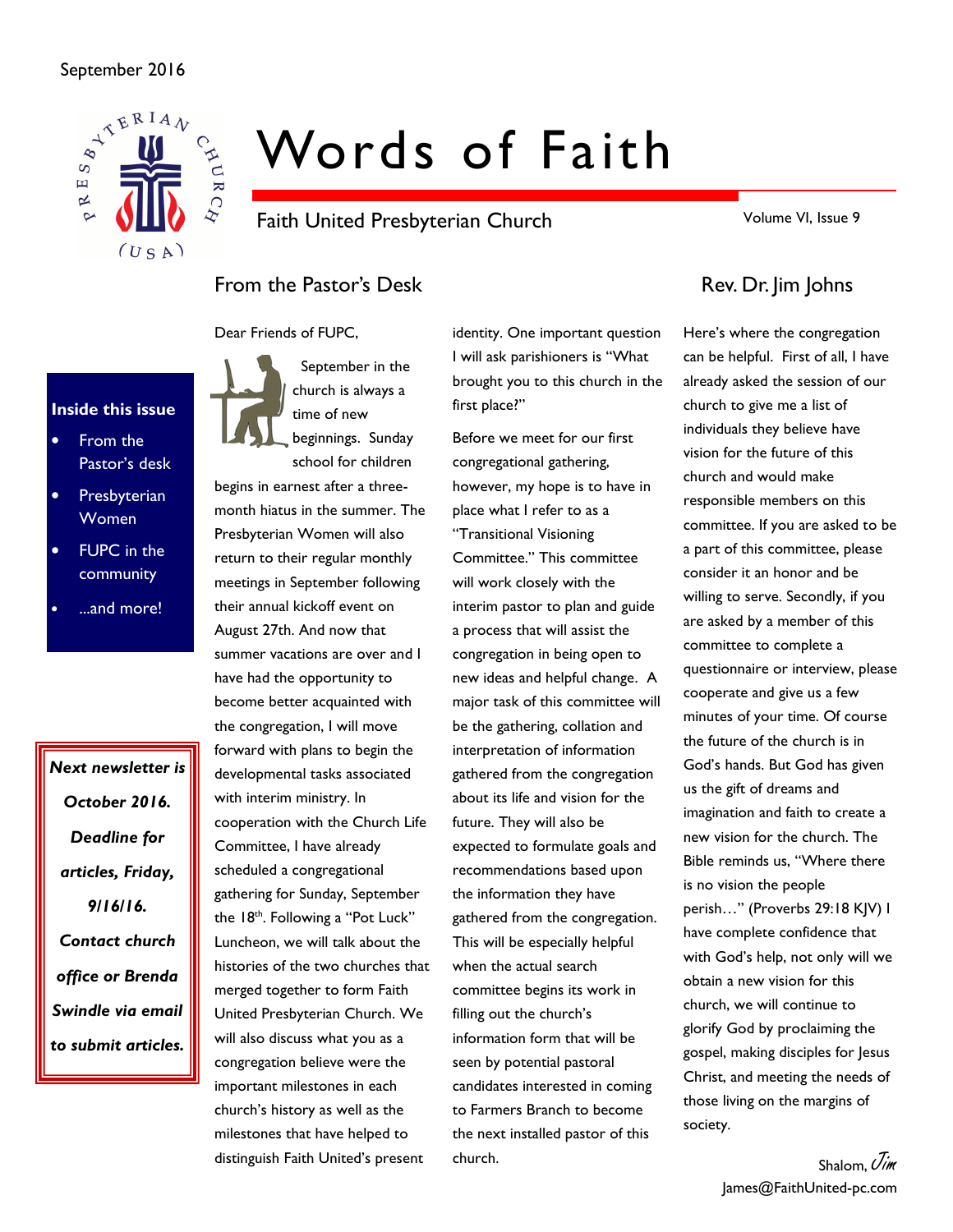## Presbyterian Women Mary Marxer (1999) and the state of the Mary Marxer (1999) and Mary Marxer (1999) and Mary Marxer

FUPC Women begin their new year of Bible study with "Who Is Jesus?" Study books are available for \$10 in the office or at your circle meeting or from your circle leader.

Tuesday Morning Circle-2nd Tuesday, 10:30 am. Next meeting, 9/13. Circle moderator, Linnie Hinkle.

### Prayer Concerns

### Prayers for:

- Oscar Bennedsen
- Dale Durcholz
- **Elizabeth Hendricks**
- Roger Jones
- Ray Kirchmeyer (David's brother)
- ♥ Lilas Kinch
- Sugie Maxfield
- Sherrard Family
- Dorothea Sooby
- Alan Swope

# Rehab/At Home:

- ♥ Earl Blackney
- ♥ Lois Davenport
	-
- Henry Knight
- **Betty Laney**
- Joanne McKnight
- Anne Mobley
- Wanda Mosher
- **Freddie Simmons**

### Notes & News from the Pews



Thursday Morning Circle-2nd Thursday, 9:30 am at the church,

Tuesday Evening Circle-3rd Tuesday, 7:00 pm in members homes. Next meeting, 9/20, Circle moderator, Irene Simpson.

Next meeting, 9/8.

### Thank you from Cathy Marxer!

Thank you to all who prayed, talked, and sent get well cards to me during my recent surgery and recovery. I am feeling better with each passing day. Thank you for your support during this time and always.

Jewel McClellan (now living with daughter) P.O. Box 228, Tom Bean, TX 75489 Cell Phone: 214-578-2894



Please remember to notify the church office if your contact information changes.

Outreach & Evangelism

Community Pancake Breakfast will be September 10. All of FUPC is invited. Why not try it this month and bring a neighbor or friend? Good food & fellowship.

CROP Walk The 2016 Carrollton area CROP Walk which benefits Metrocrest Services will be Saturday, September 17.

CROP Hunger Walks are community wide events that bring people together in a common mission: Helping hungry people at home & around the world...and you can be part of it!



When: Saturday, September 17 Registration: 8 a.m. Walk Starts at 8:30 a.m. Where: Mill Valley Fellowship 13545 Webb Chapel Rd. Farmers Branch, TX 75234 For more info or to register go to



www.crophungerwalk.org/carrolltontx

### Church Life **Brenda Burkham**

As Pastor Jim mentioned in his article there will be a congregational gathering following worship on Sunday, September 18. Our meal will be "Potluck" style. Please sign up to attend and note what dish you will bring. The sign up board will be the Narthex/Coffee area.

Looking forward, a date to put on your calendar for Bingo. It will be Saturday, October 29 at 2 p.m. Stay tuned to future News Briefs, Bulletins and Newsletters for more details.

The Starboard Stitchers will next meet on Tuesday, September 6 at 1:00 pm at the church. All are invited to come help them stuff fabric animals. These animals go to toddlers when they get their shots at the North Dallas Shared Ministries clinic.



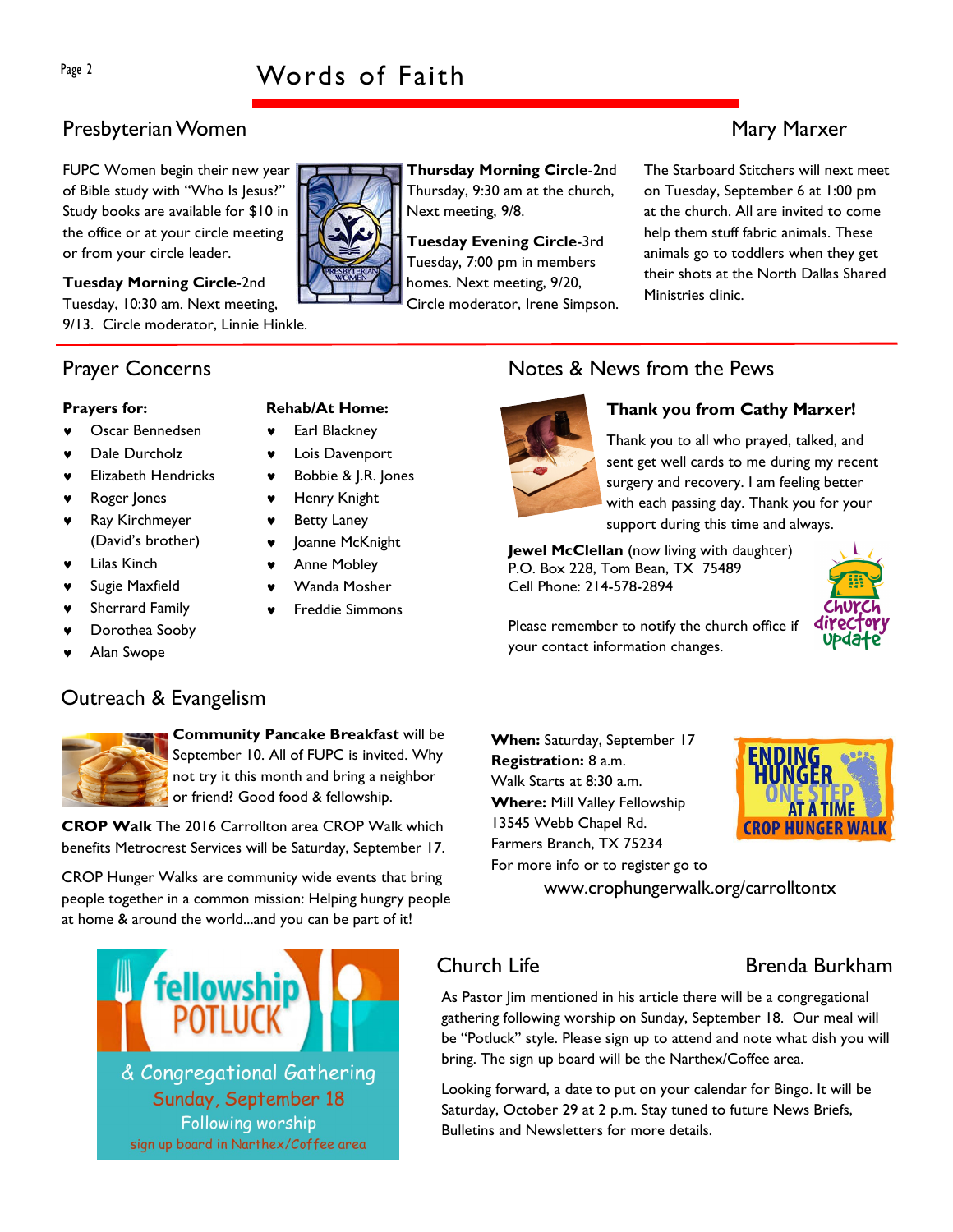### Faith in God as Children



But Jesus said, "Let the little children come to me and do not hinder them, for to such belongs the kingdom of heaven." Matthew 19:14

Faith United has two children programs: Good Shepherd and Following Jesus.

Both classes meet every Sunday. Good Shepherd meets at 11 a.m. and Following Jesus meets at 9:30 a.m. The classes stem from the God's Play program and provide worship and Christian education for children ages 3 to 9. The Good Shepherd program is appropriate for children ages 3 to 5 years. The Following Jesus program is an extension of the Good Shepherd program and intends to extend and deepen children ages 6 to 9 years. Both programs storytelling methods are visual, oral and kinesthetic. Both programs introduce to children and help them get ready for Christian worship by gathering, listening, thanking and going, which mirrors the order of congregational worship. Children get to experience God through this program in biblical stories, parables, playing with story materials and reflective art. Children are excited to attend and we are continuously amazed at what they understand and comprehend.

Below is a brief overview of each program:

- The Good Shepherd program
- ♦ Ages 3 to 5 years
- Introduction to Christian worship
- Focuses on both the Old and New Testament stories and parables
- ♦ Biblical narratives are told as stories in a worshiping environment that is specifically designed for young children
- Biblical stories and parables are translated into felt and wooden materials to be sensed, felt emotionally, visually seen and heard.
- Provides an atmosphere for children to know God, not just learn about God.

### Following Jesus program

Ages 6 to 9 years

- ♦ The program is an extension of the Good Shepherd program. It extends and deepens children's understanding of Jesus and prepares them for Christian discipleship.
- ♦ Focuses on the New Testament stories and parables for children.
- Biblical stories and parables are translated into felt and wooden materials to be sensed, felt emotionally, visually seen and heard.
- God is revealed through Jesus' stories.
- The program provides a way for children to follow Jesus through biblical stories, which show: ◊Who Jesus is,

◊What he is teaching about the kingdom of God, ◊Why Jesus is calling people to follow him and ◊What he is sending them into the world to say and do.

Children love these stories. When the biblical stories and parables come to life in these two programs, children are full of wonder, awe and amazement! This is the way people around Jesus responded when he told a story or performed a miracle. These two programs seek to create an environment where children can have their own faith in God as children and relay the stories in their own way back to their parents.

If you are interested in helping out with this program, we are looking for teachers and assistances. Please contact Katie Miller and Brenda Burkham.

### Do you love children?

If you answered "Yes" to this question, then this call is for you. We are calling for assistants and teachers for the Good Shepherd and Following Jesus children programs.

Role: Teaching assistants will help teacher(s) with greeting children, leading children in song, walking children to the bathrooms, assisting children with gathering & putting away materials for/from activities, assisting with snacks, watching and nurturing children to grow in understanding of God, Jesus and the Holy Spirit and faith.

Role: Teachers will read and act out biblical stories and parables using the Good Shepherd or Following Jesus books and materials. Lead children in songs, lead children in questions from the stories, lead children in snack time prayer, lead children in playing with story materials and reflective art and provide each child a personal affirmations.

**Time Requirement:** 2-3 hours each month (assuming a rotational teaching group)

Training: Training will be conducted for all Assistants and **Teachers** 

Materials: All materials and books/guides will be provided.

Reward: Lots of smiles, giggles, hugs, changing lives for each child, appreciation from the children and parents, helping each little soul know Jesus.

Please contact Katie Miller and Brenda Burkham if you have any interest in making a lasting difference in a child's life.